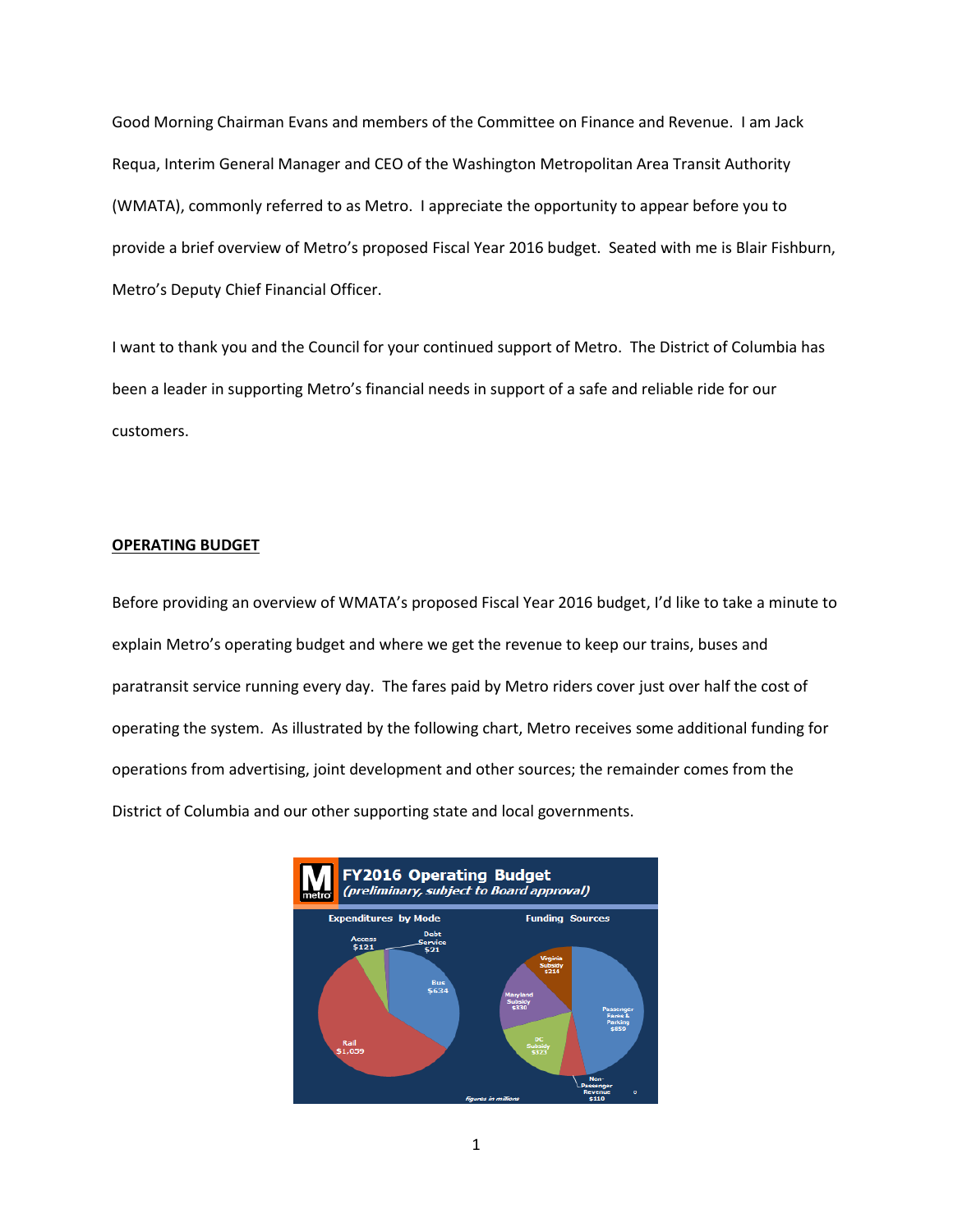The proposed operating budget for Fiscal Year 2016 is approximately \$1.8 billion, an increase of less than four percent over the previous year. The proposed budget allocates resources specifically to continuing the ongoing process of financial reform, safety-critical and customer care initiatives.

As you know, Mr. Chairman, in response to feedback from customers, Metro's Board of Directors made the decision earlier in the budget process to forego any fare increases or service reductions as part of this year's budget.



While Metrobus ridership is up, and additional revenue is coming in from other sources, declining Metrorail ridership presents a challenge for the proposed FY16 budget. The decline in Metrorail ridership is the result of many factors, including a change in federal tax policy that is making driving to work and parking more affordable than riding transit for some of our customers.

In order to balance the budget without fare hikes or service reductions, Metro has cut costs and the local governments in DC, Maryland and Virginia have pledged to provide the additional funding needed. We are also considering a few smaller changes that we have brought to the public for their feedback since December, including:

• Increasing the daily parking fee at Minnesota Avenue from \$3.60 to \$4.60, which will bring the parking fee at the station to parity with the other Metro parking facilities in the District, and also extending the weekday hours of collection by one hour in both the morning and evening at all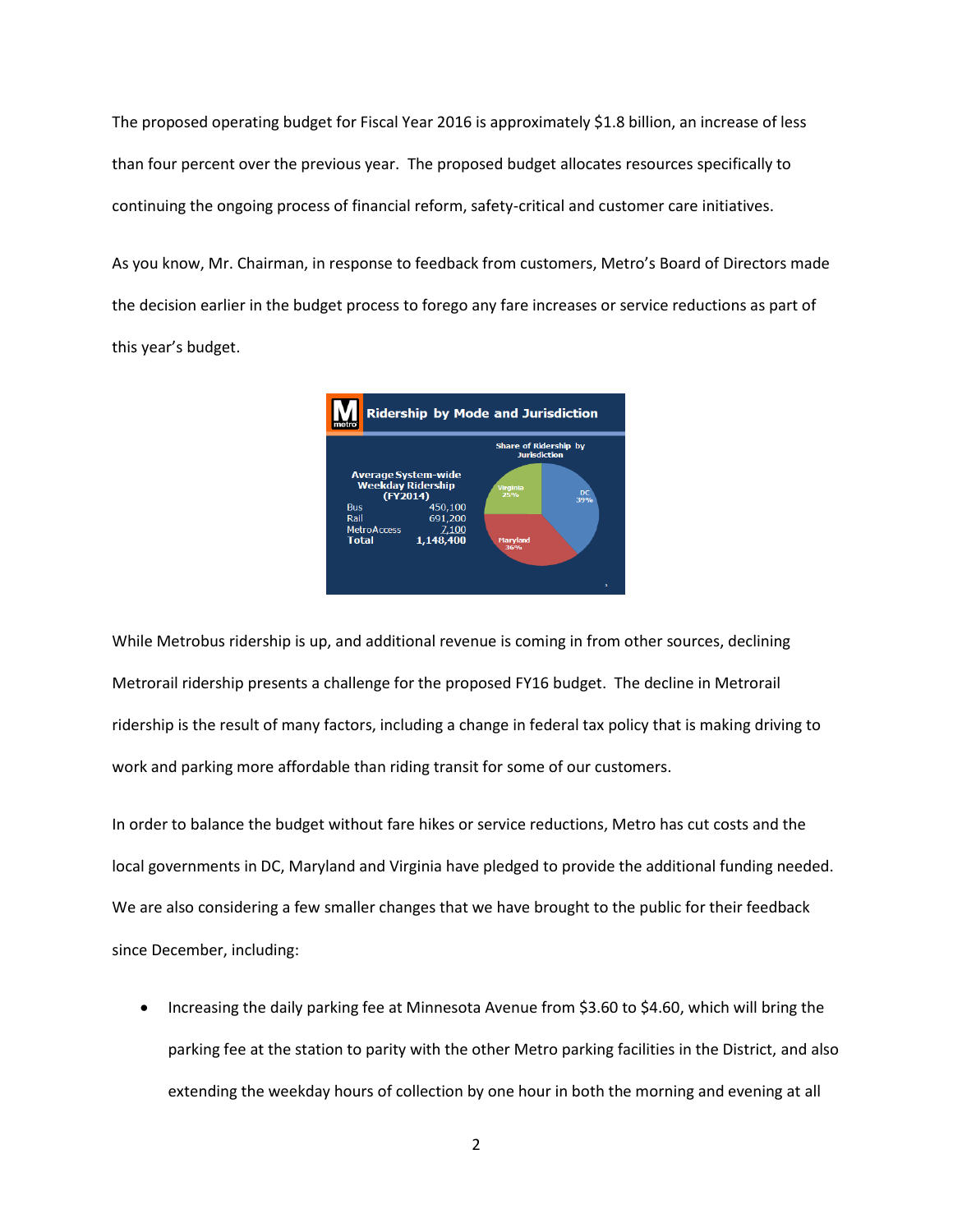Metro parking facilities. These actions will generate approximately \$500,000 in additional revenue.

To tighten the budget further, management has identified over \$10 million in administrative cost saving actions, including the elimination of 50 non-safety sensitive positions; reductions in consultant services and travel; reductions in materials and supplies, including printing and subscriptions; and opportunities for lower fuel and propulsion usage. Metro is also deferring (but not eliminating) investments in bus Priority Corridor Networks and State of Good Operations (PCN/SOGO), as well as expansion of bus vehicle and rail station cleanliness efforts.

### **Financial Reform**

Among the top priorities of the FY2016 budget is the continuation of our financial reform efforts. WMATA now has a strong, experienced financial management team in place led by a new Chief Financial Officer, Deputy Chief Financial Officer, Treasurer, and Comptroller. The investments in 2016 will bring continuous improvement in controls and compliance for WMATA. To ensure that the organization complies with the new financial management controls, processes and procedures, a new Internal Control and Compliance office has been established. Accordingly, this office has initiated Financial Management Oversight (FMO) Corrective Action Plan (CAP) self-assessment reviews in the areas of budget controls, cash and grants management, federal financial reporting and procurement and job order contracts. The office work plan includes a total of 18 scheduled reviews through June 30, 2015.

Mr. Chairman, I also want to update you on WMATA's overall financial status and the status of WMATA's Corrective Action Plan (CAP) responses to the Federal Transit Administration's (FTA) Financial

3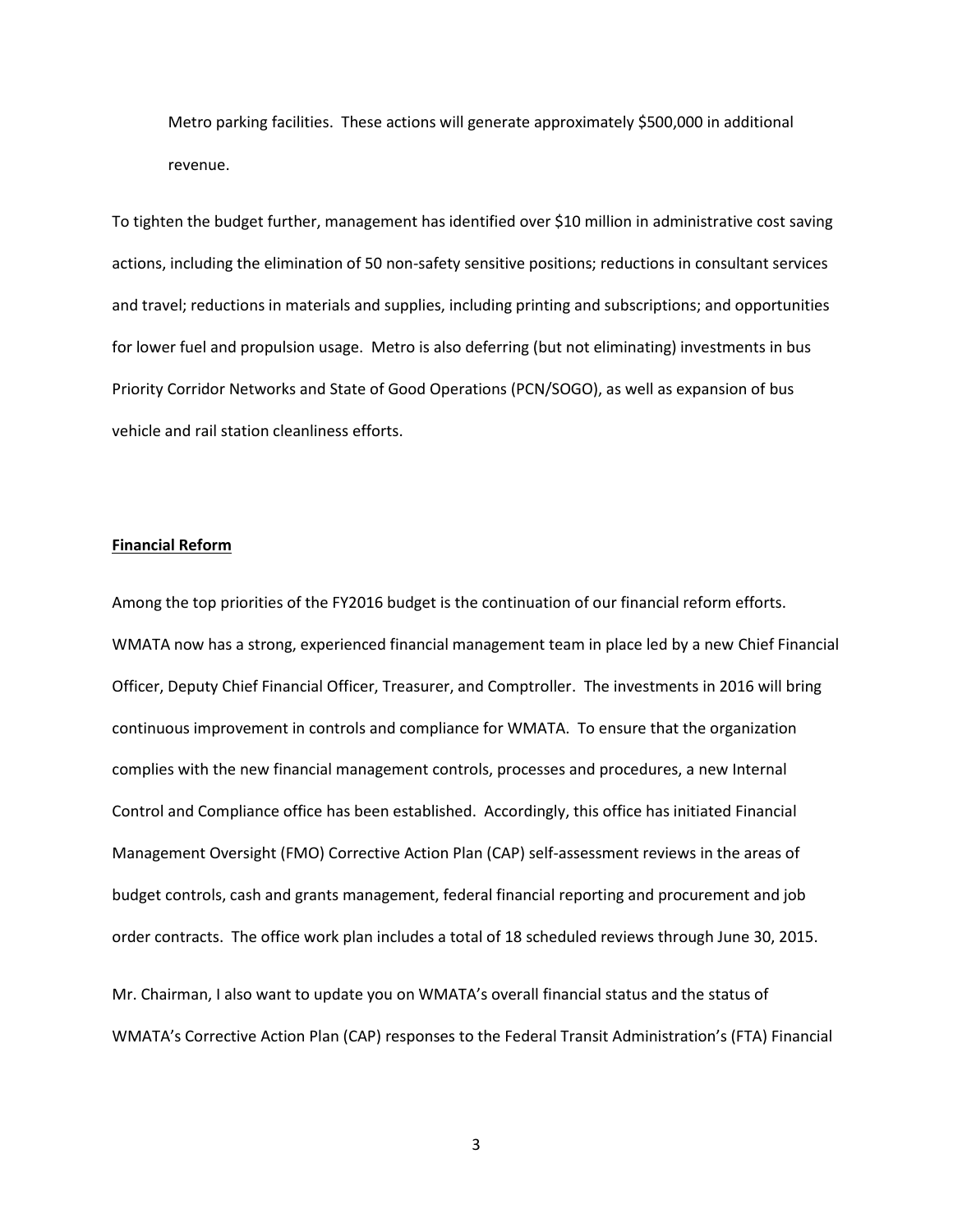Management Oversight (FMO). Several notable actions have occurred that impact WMATA's overall financial status:

- WMATA's FFY2014 PRIIA grant application for \$148.5 million was awarded by the Federal Transit Administration on April 9th. Since January, we have been awarded PRIIA and formula grants with a total value of \$749 million.
- WMATA committed to address the 65 Corrective Action Plan (CAP) items in response to the FTA's FMO findings and advisory comments. To date, documentation has been submitted for 62 of 65 CAPs. The outstanding CAPs deal with reconciliation and revision of federal grants, which require complex and meticulous work to ensure accuracy – the due date for completing and submitting those CAP's has been extended to June 30, 2015, and WMATA will meet those submission deadlines.

WMATA's financial condition is stable and improving, as we continue to work closely with the Federal Transit Administration to overhaul our grants management program. We have made significant progress over the last six months and federal reimbursements to WMATA have accelerated.

# **WMATA LIABILITIES FOR PENSIONS AND BENEFITS**

# **Pensions**

WMATA has five separate pension plans for its represented and non-represented employees. While WMATA's annual pension expense has grown in recent years, total required pension contributions are projected to decline after FY16 due to negotiated cost sharing with Local 689 and Local 922. Combined, the total actuarial accrued liability for the five plans is \$4.2 billion, with \$1.1 billion currently unfunded.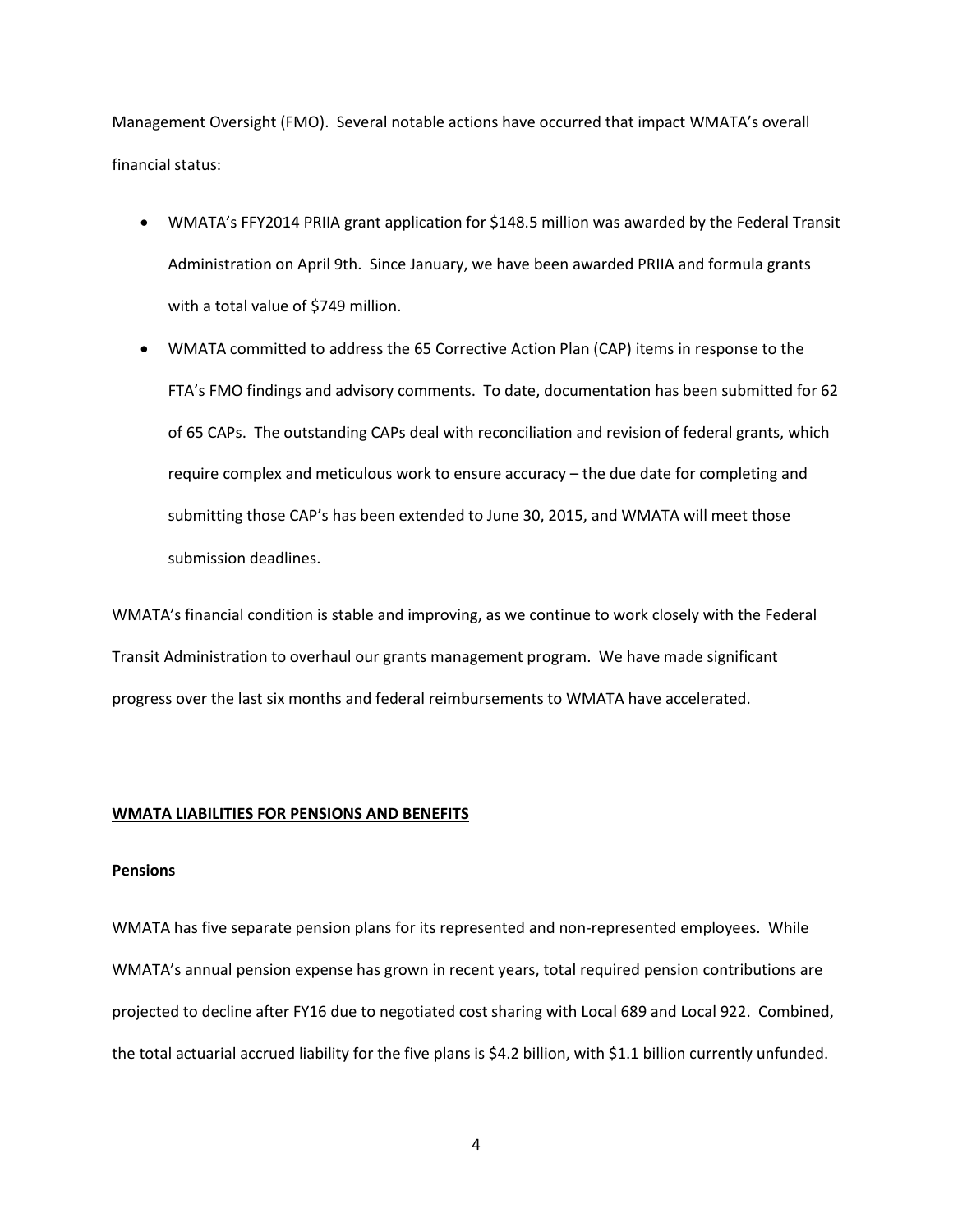#### **Other Post-Employment Benefits (OPEB)**

WMATA's annual Other Post-Employment Benefits (OPEB) expenses and outstanding liabilities reflect costs for retiree medical, prescription drugs, and life insurance. WMATA is obligated to provide these benefits to non-represented, Fraternal Order of Police (FOP) and L689 retirees as well as other represented retirees hired on or before January 2010 and January 2012.

Only Local 922's collective bargaining agreement requires, WMATA to make fixed pay-as-you-go contributions to its Employer Health Trust.

In FY14, WMATA's Board adopted a strategy to pre-fund OPEB expenses over time through an irrevocable trust. The Board's original goal established a 10-year funding commitment starting with \$5 million the first year, with an additional \$5 million each succeeding year for 10 years. In FY15, WMATA created the irrevocable trust for OPEB with an initial deposit of \$4 million. The FY16 proposed budget includes \$11 million for OPEB (\$1 million of which represents a "make-up" contribution for the first year shortfall).

### **Safety**

Let me now turn to Safety. As you know, safety continues to be Metro's number one priority, both for our customers and own employees. Over the last four years, to date, Metro has closed 25 National Transportation Safety Board (NTSB) recommendations. We are now actively working on seven, including three recent recommendations issued immediately following the Yellow line incident in January.

With respect to that incident, as the NTSB continues its review, we are not waiting to take action. Metro has identified and begun to implement 14 early safety actions such as the installation of new signage on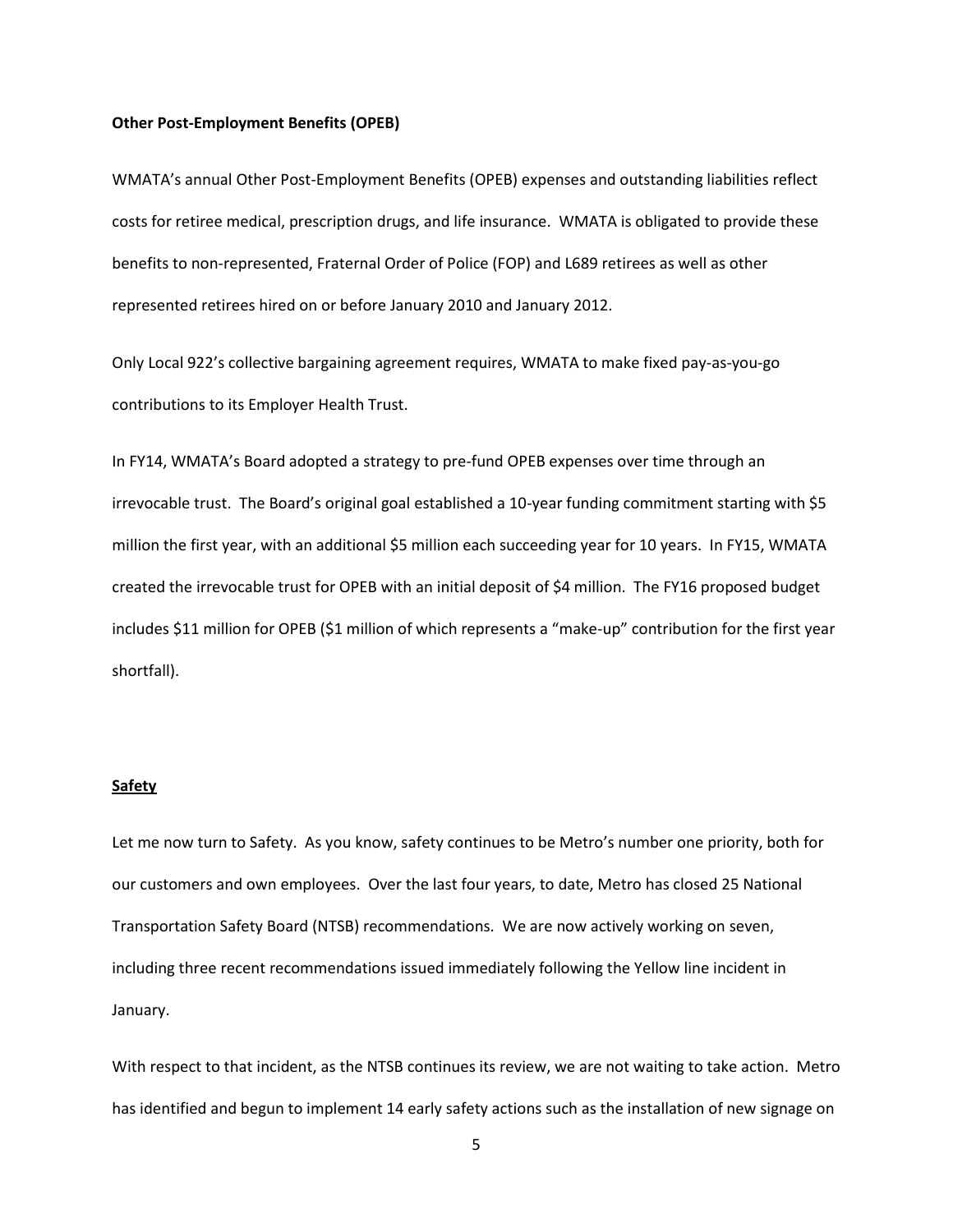the outside of railcars to identify emergency doors and releases for first responders; giving independent authority to train operators to operate the air intake system; and creating an enhanced schedule for full-scale emergency drills.

As you know, last week we announced the most recent four actions that we are taking:

- Initiating a multiyear maintenance program to replace or rehabilitate all 88,044 lights in Metro tunnels beginning next month;
- Creating a dedicated maintenance crew to continuously clear tunnel passage ways of debris, equipment or other potential obstructions across Metro's 100 miles of tunnel segments
- Beginning this summer, review protocols of the alarms in the Rail Operations Control Center (ROCC) with the goal of separating critical alarms from non-critical notifications; and
- Establishing a quality audit process for ventilation system testing to ensure compliance with established maintenance and testing practices.

The NTSB issued three early recommendations to Metro and the entire industry, concerning training and inspection of tunnel ventilation systems. In line with those recommendations, Metro has already conducted a thorough test of our subway tunnel ventilation system and provided familiarization training for all 39 controllers at our Rail Operations Control Center. We are now in the process of developing additional protocols and training associated with the use of tunnel fans that are responsive to the NTSB recommendations.

In FY2016, we will continue to work on closing the remaining five NTSB recommendations, notably the replacement of the 1000 series cars. The first 7000 series train debuted April 14 on the Blue Line, and as more cars come on board we'll begin to retire the oldest railcars.

6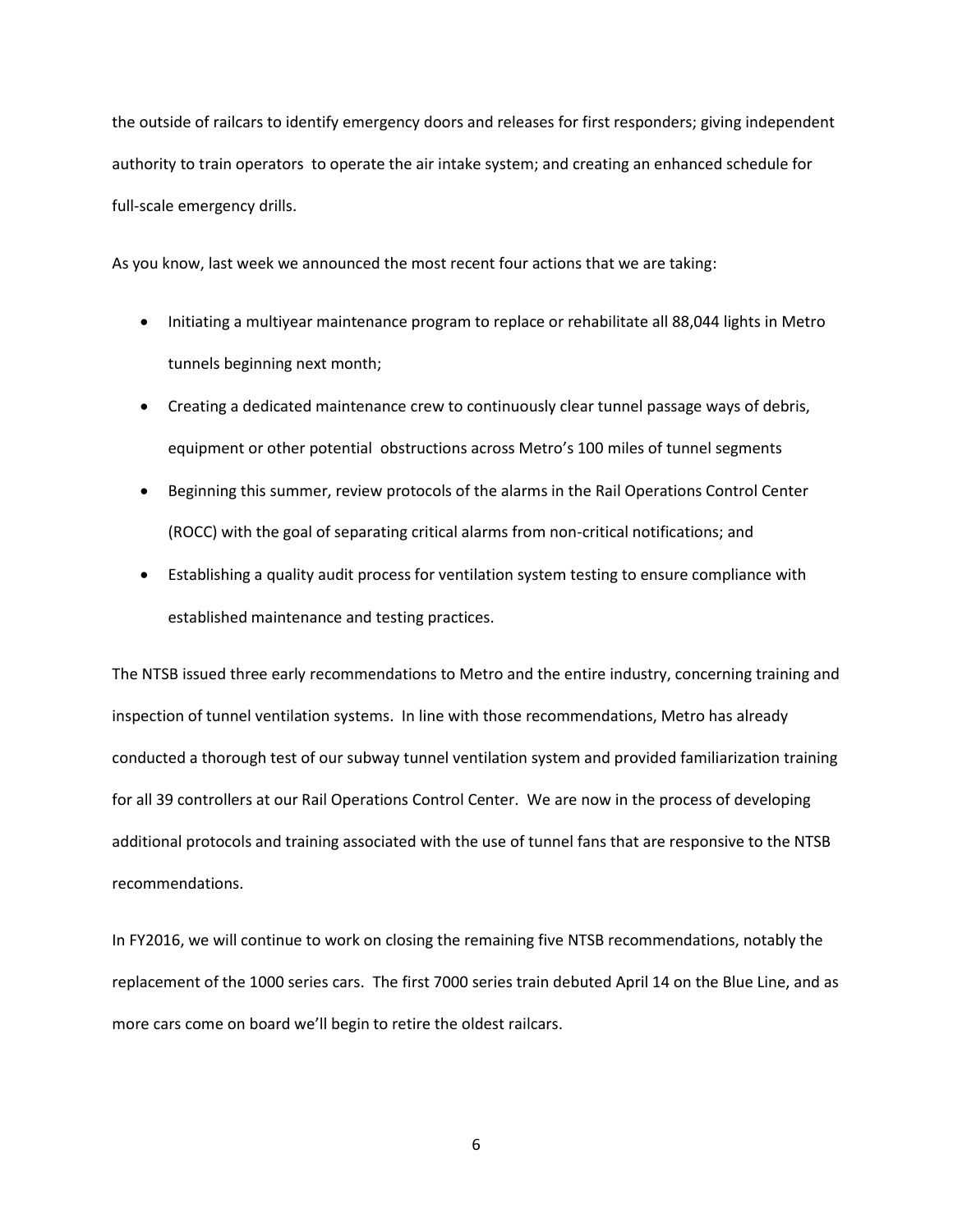Implementation of wayside worker warning will also be prioritized, which will provide another level of protection for employees inspecting and maintaining the right-of-way. As part of the broader Fatigue Risk Management initiative, Metro will manage employee fatigue through compliance with the new Hours of Service Policy. Compliance with the new policy has already improved as a result of changes to scheduling practices and hiring in key areas. The FY2016 budget contemplates targeted additional positions for Track and Structures (TRST) to further improve compliance.

#### **CAPITAL BUDGET**

Just as we tightened up our operating budget, we have spent time developing a capital budget that is a realistic investment plan that continues our state of good repair rebuilding program, safety improvements including the critical radio project, and provides for the initial funding needed for the proposed 8 car train service.

This investment plan will also help us address safety recommendations from the National Transportation Safety Board, including the replacement of track circuits, power cables and train control software system.

Also responsive to the NTSB recommendation of replacing our 1000 series cars, Metro has ordered 528 of the new railcars, enough to replace all 1000- and 4000-series cars and expand the size of the Metro fleet by 128 cars to support the Silver Line. We are currently working with jurisdictions and the FTA to determine the best and highest use of an additional 220 new rail cars and the funding for the traction power that will be needed to support those cars.

7